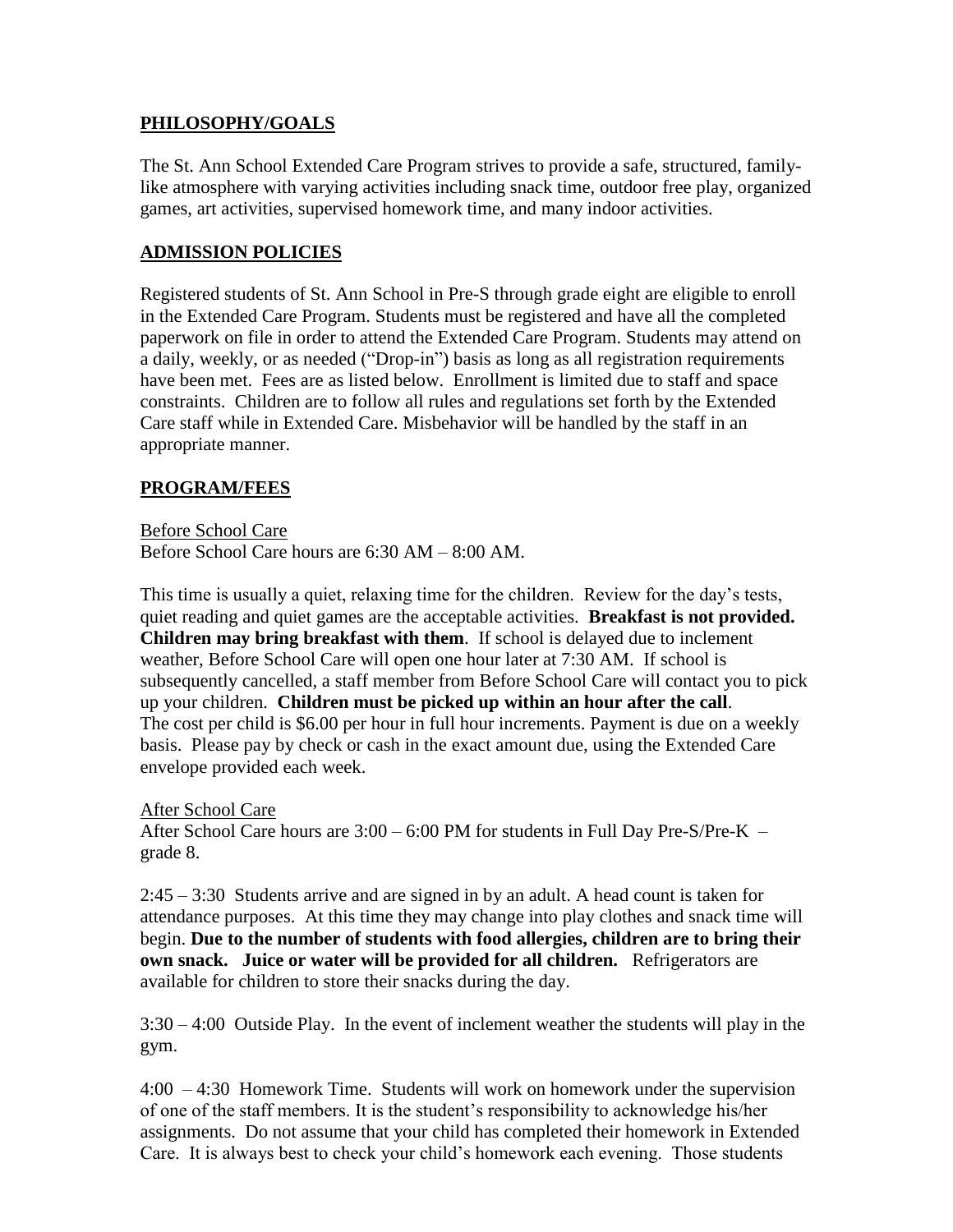who do not have written homework will be given time to engage in other activities. As the children complete their homework they may resume free play activities.

4:30 – 6:00 Free Play Time.

The cost per child is \$6.00 per hour in full hour increments. Payment is due on a weekly basis. Please pay by check or cash in the exact amount, using the Extended Care envelope provided each week.

#### Late Pickup

Please contact us if you are going to be late due to an extenuating circumstance. A late fee of \$6.00 per each 15 minutes will be charged after 6:00 PM**.**

# **THE EXTENDED CARE PROGRAM IS NOT OPEN WHEN SCHOOL IS NOT**

**IN SESSION.** In the event of an early dismissal due to inclement weather, Extended Care will remain open for **2 hours** from the time of school being closed.

# **COMMUNICATION**

Inquires may be sent to the Extended Care staff in the form of a note in the weekly Extended Care envelope or through the school office addressed to Extended Care. A message may also be left with the school office staff at 610-965-9220. During Extended Care hours of operation you may reach the staff at: **610-928-1015.** Any subject requiring a lengthy discussion will require a private meeting to address those specific concerns.

### **DROPPING OFF AND PICKING UP**

Drop off for Before School Care will be at the School Cafeteria door. Ring the doorbell outside the door no earlier than 6:30 AM. Wait with your child until the door has been answered and your child has been admitted by a staff member.

Pick up for After School Care will be at the School Cafeteria door. Ring the doorbell outside the door. Once you are admitted, your child will prepare to leave as you sign him/her out. Please wait at the door for your children as they get ready and leave in a quiet orderly manner as to avoid any disruption to other activities. All children must be signed out. Any persons picking up children must be designated on the Release Authorization section of the Registration Form. Persons may be asked to show identification when picking up children. We must be notified if anyone other than persons listed on the Release Authorization form will be picking up your child.

### **All children must be registered in the Extended Care Program and all paperwork must be complete in order to use the Extended Care Program at any time.**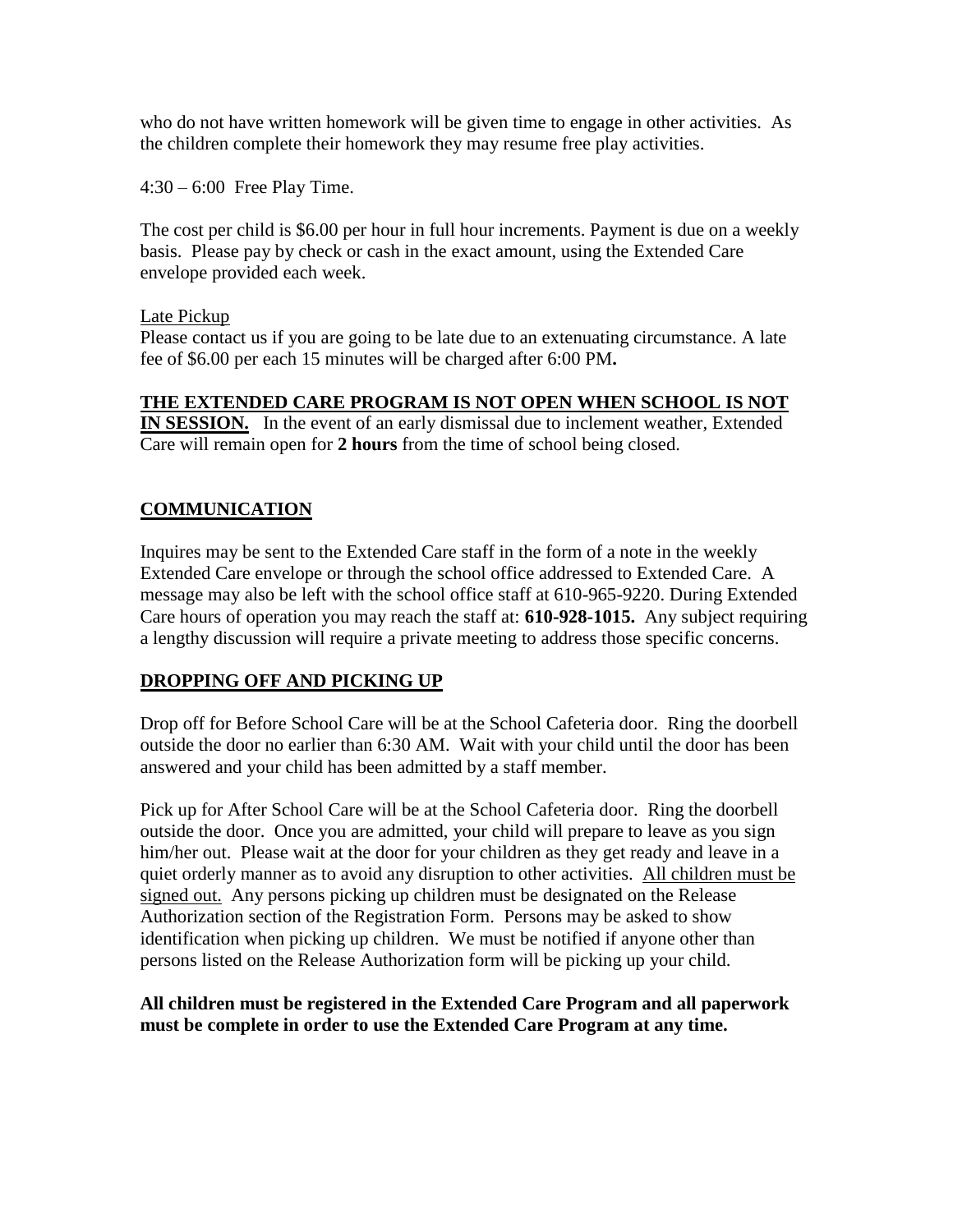### **DISCIPLINE**

For the safety of all students the following rules will be enforced:

- 1. Walking inside, running outside only.
- 2. Indoor voices are used inside, loud voices are for outside.
- 3. Keep hands and feet to ourselves.
- 4. Respect the feelings of others.
- 5. Respect teachers, helpers, parents and each other.
- 6. Treat school property with respect and care.
- 7. Use manners at all times.
- 8. No inappropriate gestures or language.
- 9. No violent play or talk.
- 10. Always clean up after yourself.
- 11. Children are responsible for their own personal belongings.
- 12. Sign in when you arrive and let a staff member know when you leave.

"Time out" is the usual consequence for misbehavior in Extended Care. Children will be expected to apologize when necessary. Parents will be notified if their child's behavior becomes unruly or involves other children. Complete disregard for the above rules may result in expulsion from the program.

### **HEALTH AND SAFETY**

Your child's health and welfare are very important. If your contact information changes, please send us any updates as soon as they occur. It is essential that we can reach you in the case of illness or emergency. If your child is ill he/she may not remain at Extended Care. If your child requires any medication, including an inhaler, at Extended Care, a Permission to Dispense Medication form is required. All records are kept confidential and will only be shared with those who have a legal right to know.

### **NUTRITION**

Due to the numerous students with food allergies, the children will need to provide their own snack for the After School Care Program. We ask that you follow the wellness policy we have in place for the school and provide nutritious snacks for your children. Some suggestions are yogurt, popcorn, granola bars, pretzels, and fruit. A drink will be provided for all students.

### **CUSTODIAL ARRANGEMENTS**

Copies of custodial papers or other documents relating to a parent's/relative's contact with a child should be provided when necessary. Only parents and their designates will be allowed to pick up a child from Extended Care. As this is a very sensitive subject, please arrange to discuss any problems with the coordinator or principal privately.